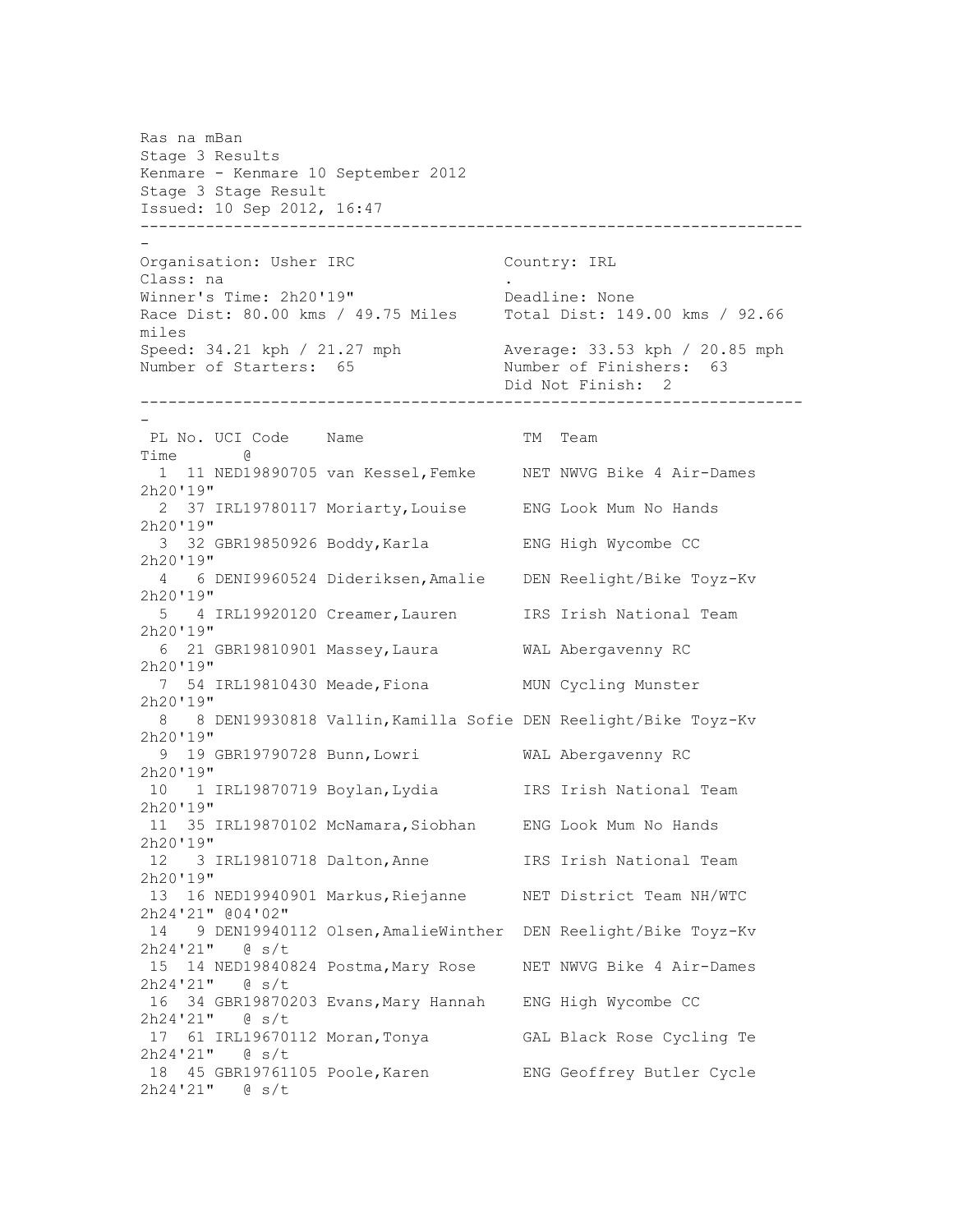19 25 Erskine,Julie SCO Aberdeen Wheelers 2h24'21" @ s/t 20 47 SWE19881222 Nordin,Gabriella SWC Sandy Wallace Cycles 2h24'21" @ s/t 21 12 NED19920925 Lenting,Charlotte NET NWVG Bike 4 Air-Dames 2h24'21" @ s/t 22 49 IRL19840530 Conway,Caroline LEN Cycling Leinster 2h24'21" @ s/t 23 22 GBR19840810 Murray,Laura WAL Abergavenny RC 2h24'21" @ s/t 24 27 GBR19871014 Sewell,Iona ENG Geoffrey Butler Cycle 2h24'21" @ s/t 25 59 Dallat,Clare GAL Black Rose Cycling Te 2h24'21" @ s/t 26 60 GBR19870721 Ewing,Anne GAL Black Rose Cycling Te 2h24'21" @ s/t 27 38 GBR19750727 Sherwell,Elsie ENG Look Mum No Hands 2h29'57" @09'38" 28 55 Walsh, Emma MUN Cycling Munster 2h29'57" @ s/t 29 10 JPN19830104 Hori,Yukiyo NET NWVG Bike 4 Air-Dames 2h29'57" @ s/t 30 64 IRL19750622 Buckley,Patricia DTC DTC Orwell Wheelers 2h29'57" @ s/t 31 15 NED19780515 Donkers,Djoeke NET NWVG Bike 4 Air-Dames 2h29'57" @ s/t 32 13 NED19911107 Oudman,Hilde NET NWVG Bike 4 Air-Dames 2h29'57" @ s/t 33 17 NED19890707 van der Fluit,Talisa NET District Team NH/WTC 2h29'57" @ s/t 34 18 NED19851105 Visser,Silja NET District Team NH/WTC 2h31'01" @10'42" 35 36 GBR19780210 McKay,Helen ENG Look Mum No Hands 2h31'01" @ s/t 36 28 GBR19840111 Maidment,Sarah ENG Geoffrey Butler Cycle 2h35'09" @14'50" 37 53 IRL19870501 Stephens,Niamh LEN Cycling Leinster 2h35'10" @14'51" 38 48 GBR19830215 Taylor,Gillian WAL Abergavenny RC 2h36'07" @15'48" 39 20 GBR19950150 Hill,Amy WAL Abergavenny RC 2h36'07" @ s/t 40 77 IRL19780124 Robinson,Karen 3D 3D TC 2h36'07" @ s/t 41 70 IRL19660115 Marconi,Monica JDC Orwell Joe Daly Cycle 2h36'09" @15'50" 42 39 Taromsari,Ishbel PPR Pedal Power Race Team 2h38'20" @18'01" 43 50 IRL19710210 Cooke,Fiona LEN Cycling Leinster 2h38'20" @ s/t 44 51 GBR19850612 McDonald,Charlotte LEN Cycling Leinster 2h38'21" @18'02" 45 52 IRL19800818 McEvoy,Orla LEN Cycling Leinster 2h38'21" @ s/t 46 2 IRL19871201 Brice,Amy IRS Irish National Team 2h38'21" @ s/t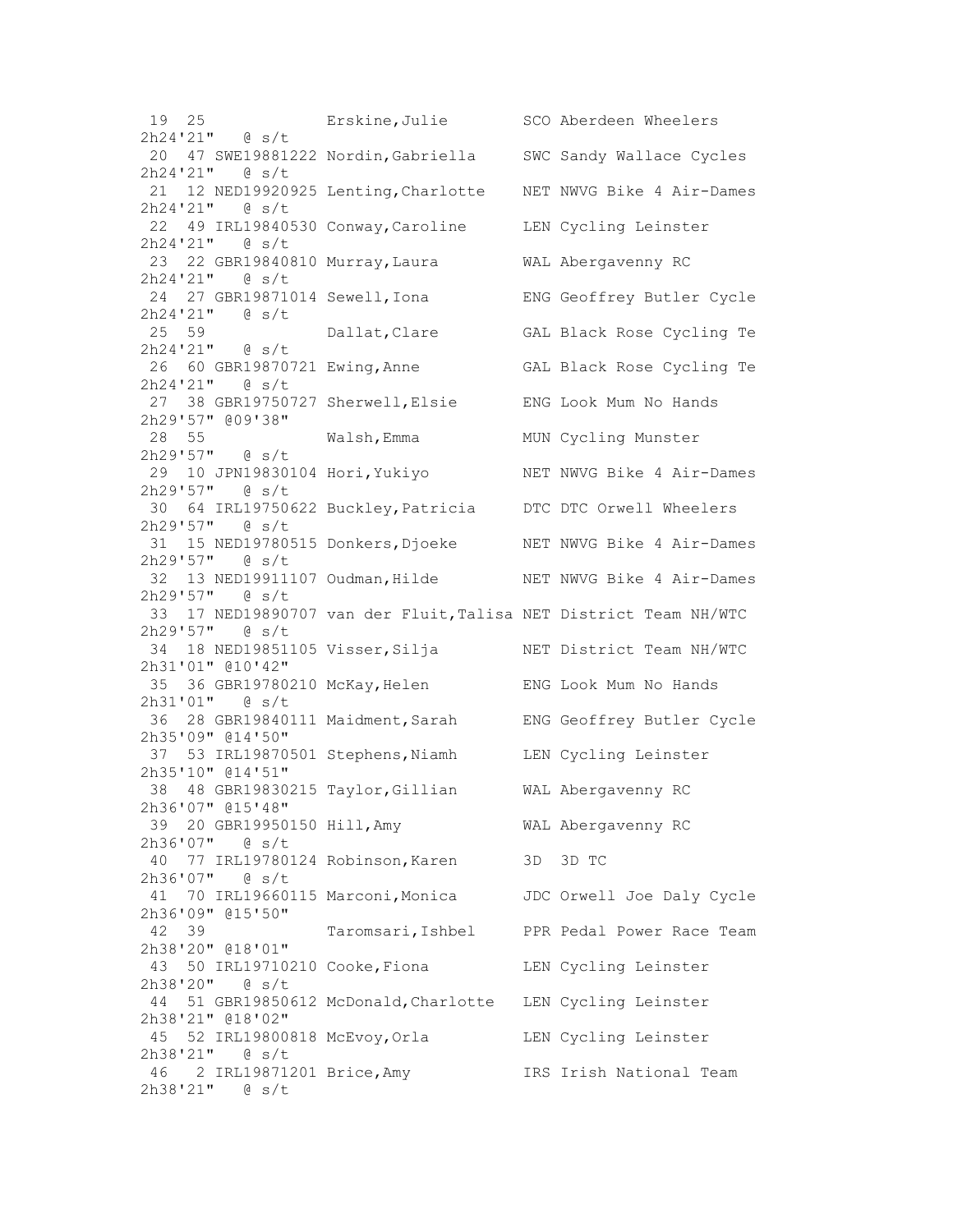47 72 IRL19720906 Feton,Vanessa 3D 3D TC 2h41'17" @20'58" 48 68 IRL Cogan,Isabel JDC Orwell Joe Daly Cycle 2h41'17" @ s/t 49 58 ESP19861105 Ortiz,Sara GAL Black Rose Cycling Te 2h41'18" @20'59" 50 74 IRL Fox,Marie 3D 3D TC 2h43'26" @23'07" 51 63 IRL19631006 Hendron,Orla DTC DTC Orwell Wheelers 2h45'45" @25'26" 52 57 IRL19730814 Keohane,Anne MUN Cycling Munster 2h45'45" @ s/t 53 65 IRL19770712 Donnelly,Margaret DTC DTC Orwell Wheelers 2h46'41" @26'22" 54 33 FRA19840515 Copie,Clemence ENG High Wycombe CC 2h46'43" @26'24" 55 62 IRL19780612 Kennedy,Roisin BRR Black Rose Racing 2h47'00" @26'41" 56 26 Perry,Jo-Ann ENG Deal Tri Club 2h52'14" @31'55" 57 67 IRL19811025 Soden,Lucy DTC DTC Orwell Wheelers 2h52'14" @ s/t 58 79 IRL19941114 Gourlay,Lauren JDC Orwell Joe Daly Cycle 2h52'14" @ s/t 59 75 IRL19720904 Finn,Tania 3D 3D TC 2h53'51" @33'32" 60 29 GBR19690214 MacKay,Sandra ENG Geoffrey Butler Cycle 2h53'51" @ s/t 61 56 IRL19930606 Doherty,Nicola MUN Cycling Munster 2h56'12" @35'53" 62 76 IRL19761227 Mulvany,Maria 3D 3D TC 3h01'52" @41'33" 63 69 IRL19800923 Downes,Catherine JDC Orwell Joe Daly Cycle 3h04'40" @44'21" ----------------------------------------------------------------------- -

General Classification

| PL No. UCI Code      | Name                                                     |   | CAT Team             | GC |
|----------------------|----------------------------------------------------------|---|----------------------|----|
| g)<br>Time           |                                                          |   |                      |    |
|                      | 1 8 DEN19930818 Vallin, Kamilla Sofie L Reelight/Bike To |   |                      |    |
| 4h26'48''            |                                                          |   |                      |    |
| 2 1 IRL19870719      | Boylan, Lydia                                            |   | L Irish National T   |    |
| 4h26'54''<br>$006$ " |                                                          |   |                      |    |
| 3 11 NED19890705     | van Kessel,Femke L                                       |   | NWVG Bike 4 Air-     |    |
| 4h26'59''<br>$011$ " |                                                          |   |                      |    |
| 4 19 GBR19790728     | Bunn, Lowri                                              | L | Abergavenny RC       |    |
| 4h27'01''<br>$013$ " |                                                          |   |                      |    |
| 5 37 IRL19780117     | Moriarty, Louise L                                       |   | Look Mum No Hand     |    |
| 4h27'03''<br>$015$ " |                                                          |   |                      |    |
| 6 4 IRL19920120      | Creamer, Lauren                                          |   | L - Irish National T |    |
| 4h27'03''<br>$= s/t$ |                                                          |   |                      |    |
| 7 21 GBR19810901     | Massey, Laura                                            | L | Abergavenny RC       |    |
| 4h27'12"<br>$024$ "  |                                                          |   |                      |    |

-----------------------------------------------------------------------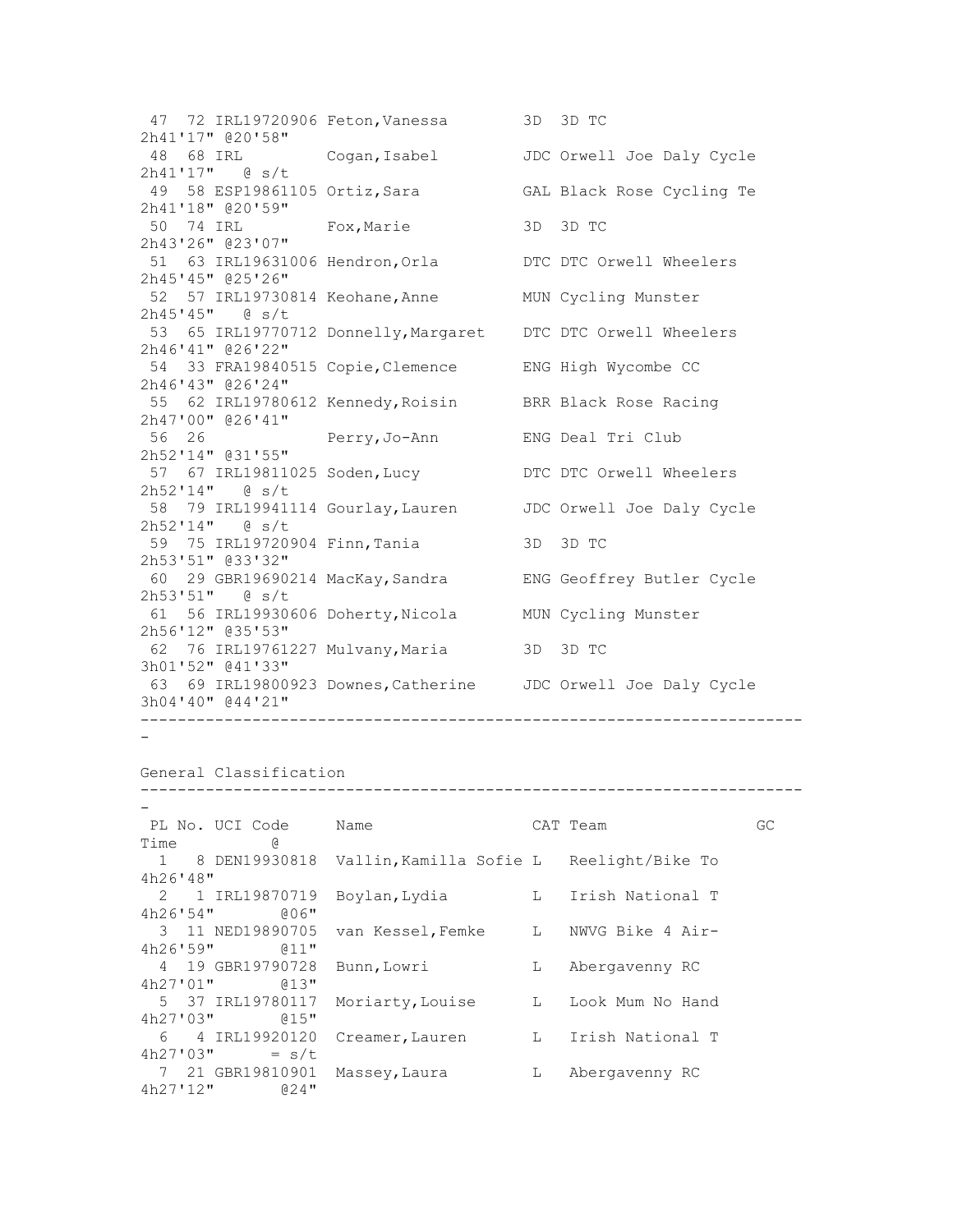| 6 DENI9960524<br>8<br>4h27'13''<br>@25"                               | Dideriksen, Amalie                       | L  | Reelight/Bike To |
|-----------------------------------------------------------------------|------------------------------------------|----|------------------|
| 9<br>3 IRL19810718<br>4h27'14''<br>@26"                               | Dalton, Anne                             | 4  | Irish National T |
| 35 IRL19870102<br>10<br>4h27'17''<br>$029$ "                          | McNamara, Siobhan                        | L  | Look Mum No Hand |
| 32 GBR19850926<br>11<br>4h27'18"<br>$030$ "                           | Boddy, Karla                             | L  | High Wycombe CC  |
| 54 IRL19810430<br>12<br>4h27'33"<br>$045$ "                           | Meade, Fiona                             | L  | Cycling Munster  |
| 13<br>59<br>4h30'40''<br>@03'52"                                      | Dallat, Clare                            | L  | Black Rose Cycli |
| 12 NED19920925<br>14                                                  | Lenting, Charlotte                       | L  | NWVG Bike 4 Air- |
| 4h31'04''<br>004'16''<br>15<br>60 GBR19870721<br>4h31'09"<br>004'21'' | Ewing, Anne                              | L  | Black Rose Cycli |
| 27 GBR19871014<br>16<br>4h31'17"                                      | Sewell, Iona                             | L  | Geoffrey Butler  |
| 004'29''<br>17 34 GBR19870203<br>4h31'21"<br>@04'33"                  | Evans, Mary Hannah                       | L  | High Wycombe CC  |
| 18  14  NED19840824<br>4h31'22"<br>004'34''                           | Postma, Mary Rose                        | L  | NWVG Bike 4 Air- |
| 19<br>16 NED19940901<br>4h31'23"<br>@04'35"                           | Markus, Riejanne                         | L  | District Team NH |
| 49 IRL19840530<br>20<br>4h31'26"                                      | Conway, Caroline                         | L  | Cycling Leinster |
| @04'38"<br>9 DEN19940112<br>21                                        | Olsen, AmalieWinther                     | L  | Reelight/Bike To |
| 4h31'32"<br>004'44''<br>22<br>25                                      | Erskine, Julie                           | L  | Aberdeen Wheeler |
| 4h31'33"<br>@04'45"<br>23<br>22 GBR19840810<br>4h31'34"               | Murray, Laura                            | L  | Abergavenny RC   |
| 004'36''<br>24<br>61 IRL19670112                                      | Moran, Tonya                             | L  | Black Rose Cycli |
| 4h31'51''<br>005'03''<br>25<br>45 GBR19761105                         | Poole, Karen                             | L  | Geoffrey Butler  |
| 4h31'55"<br>005'07''<br>47 SWE19881222<br>26                          | Nordin, Gabriella                        | L  | Sandy Wallace Cy |
| 4h32''02''<br>005'14"<br>27 17 NED19890707                            | van der Fluit, Talisa L District Team NH |    |                  |
| 4h36'55" @10'07"<br>28 13 NED19911107                                 | Oudman, Hilde                            | L  | NWVG Bike 4 Air- |
| 4h36'57''<br>@10'09"<br>55<br>29                                      | Walsh, Emma                              | L. | Cycling Munster  |
| 4h37'05"<br>@10'17"<br>38 GBR19750727<br>30                           | Sherwell, Elsie                          | L  | Look Mum No Hand |
| 4h37'07''<br>@10'19"<br>31<br>15 NED19780515                          | Donkers, Djoeke                          | L  | NWVG Bike 4 Air- |
| 4h37'08"<br>@10'20"<br>32<br>10 JPN19830104                           | Hori, Yukiyo                             | L  | NWVG Bike 4 Air- |
| 4h37'22"<br>@10'34"<br>33<br>64 IRL19750622                           | Buckley, Patricia                        | L  | DTC Orwell Wheel |
| 4h37'44"<br>@10'56"<br>18 NED19851105<br>34                           | Visser, Silja                            | L  | District Team NH |
| $4h37$ '55"<br>011'07''<br>35<br>28 GBR19840111                       | Maidment, Sarah                          | L  | Geoffrey Butler  |
| 4h42'29''<br>015'41''                                                 |                                          |    |                  |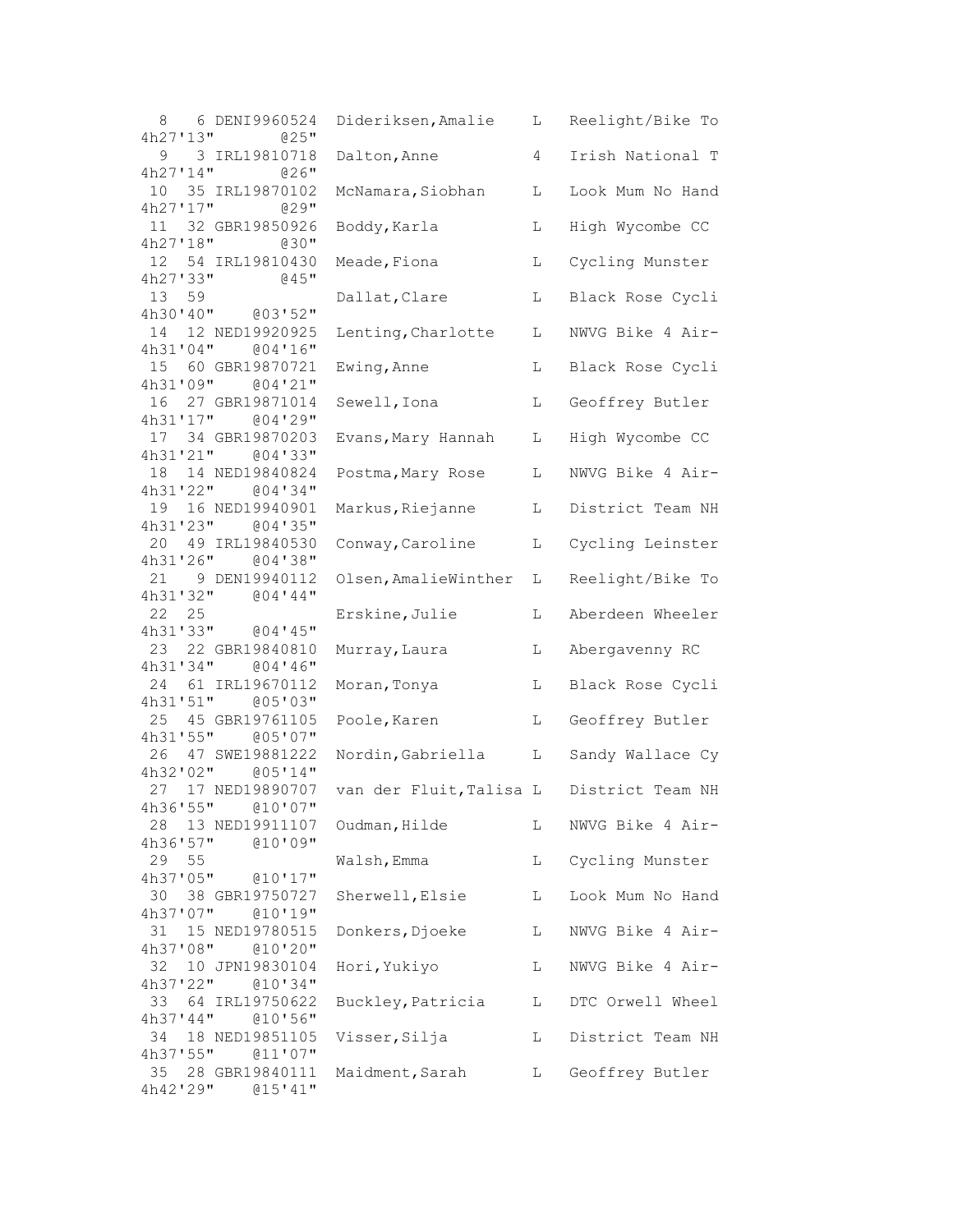| 36 20 GBR19950150                          | Hill, Amy           | L | Abergavenny RC   |
|--------------------------------------------|---------------------|---|------------------|
| 4h43'15"<br>@16'27"<br>37 53 IRL19870501   | Stephens, Niamh     | L | Cycling Leinster |
| 4h43'25" @16'37"                           |                     |   |                  |
| 38<br>48 GBR19830215                       | Taylor, Gillian     | L | Abergavenny RC   |
| 4h43'31''<br>016'43''                      |                     |   |                  |
| 39 2 IRL19871201<br>4h45'29"<br>018'41''   | Brice, Amy          | L | Irish National T |
| 40 51 GBR19850612                          | McDonald, Charlotte | L | Cycling Leinster |
| 4h46'01" @19'13"                           |                     |   |                  |
| 41<br>50 IRL19710210                       | Cooke, Fiona        | L | Cycling Leinster |
| 4h46'23" @19'35"                           |                     |   |                  |
| 42<br>36 GBR19780210                       | McKay, Helen        | L | Look Mum No Hand |
| 4h47'26''<br>@20'38"                       |                     |   |                  |
| 43 72 IRL19720906<br>4h49'57''<br>023'09'' | Feton, Vanessa      | L | 3D TC            |
| 44 70 IRL19660115                          | Marconi, Monica     | L | Orwell Joe Daly  |
| 4h53'05"<br>@26'17"                        |                     |   |                  |
| 45 33 FRA19840515                          | Copie, Clemence     | L | High Wycombe CC  |
| 4h53'59" @27'11"                           |                     |   |                  |
| 46 77 IRL19780124                          | Robinson, Karen     | L | 3D TC            |
| 4h55'18" @28'30"                           |                     |   |                  |
| 39<br>47                                   | Taromsari, Ishbel   | L | Pedal Power Race |
| 4h55'48" @29'00"<br>52 IRL19800818<br>48   |                     |   |                  |
| 4h57''20'''<br>@30'32"                     | McEvoy, Orla        | L | Cycling Leinster |
| 49 58 ESP19861105                          | Ortiz, Sara         | L | Black Rose Cycli |
| 5h00'46" @33'58"                           |                     |   |                  |
| 50 57 IRL19730814                          | Keohane, Anne       | L | Cycling Munster  |
| 5h03'11" @36'23"                           |                     |   |                  |
| 51 62 IRL19780612                          | Kennedy, Roisin     | L | Black Rose Racin |
| 5h06'34"<br>039'16''                       |                     |   |                  |
| 52 74 IRL<br>5h07'48"<br>041'00''          | Fox, Marie          | L | 3D TC            |
| 53 63 IRL19631006                          | Hendron, Orla       | L | DTC Orwell Wheel |
| 5h10'18"<br>043'30''                       |                     |   |                  |
| 54 79 IRL19941114                          | Gourlay, Lauren     | L | Orwell Joe Daly  |
| 5h11'19" @44'31"                           |                     |   |                  |
| 55 65 IRL19770712                          | Donnelly, Margaret  | L | DTC Orwell Wheel |
| 5h11'32" @44'44"                           |                     |   |                  |
| 56 68 IRL<br>5h12'14"<br>045'26''          | Cogan, Isabel       | L | Orwell Joe Daly  |
| 57 67 IRL19811025                          | Soden, Lucy         | L | DTC Orwell Wheel |
| 5h16'56''<br>050'08"                       |                     |   |                  |
| 58 29 GBR19690214                          | MacKay, Sandra      | L | Geoffrey Butler  |
| 5h23'43''<br>056'55''                      |                     |   |                  |
| 59 26                                      | Perry, Jo-Ann       | L | Deal Tri Club    |
| 5h28'37" @1h01'49"                         |                     |   |                  |
| 56 IRL19930606<br>60 -                     | Doherty, Nicola     | L | Cycling Munster  |
| 5h36'50" @1h10'02"<br>61 76 IRL19761227    | Mulvany, Maria      | L | 3D TC            |
| 5h42'55" @1h16'07"                         |                     |   |                  |
| 62 75 IRL19720904                          | Finn, Tania         | L | 3D TC            |
| 6h02'32" @1h35'44"                         |                     |   |                  |
| 63 69 IRL19800923                          | Downes, Catherine   | L | Orwell Joe Daly  |
| 6h11'39" @1h44'51"                         |                     |   |                  |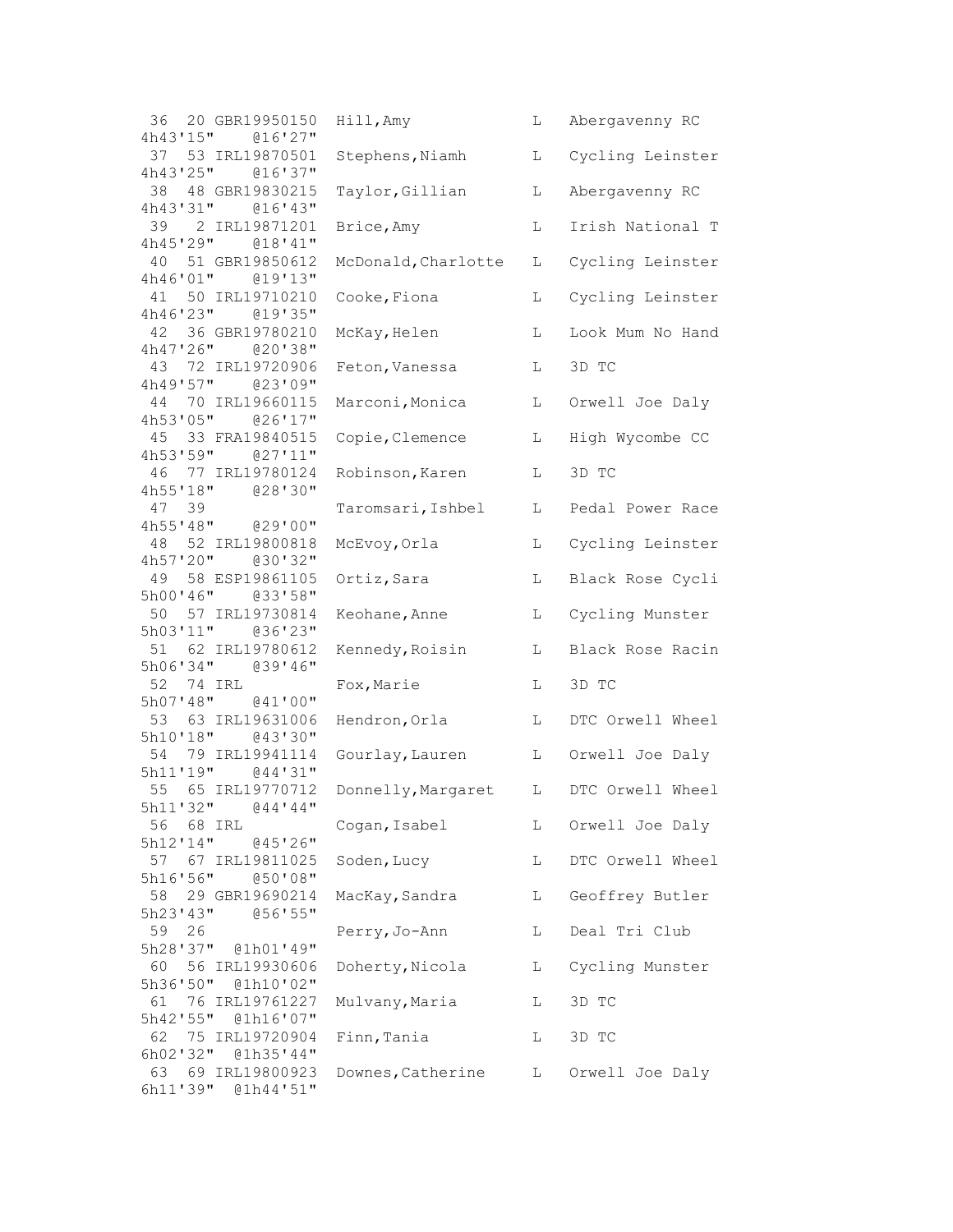```
-----------------------------------------------------------------------
-
Non starters/finishers/eliminated Riders
-----------------------------------------------------------------------
-
Did Not Finish: 5-Guihan.F, 24-Wintor.E
-----------------------------------------------------------------------
-
Mountains Competition
-----------------------------------------------------------------------
-
 PL No. Name TM Pts
 1 35 McNamara, S ENG 31
  2 6 Dideriksen,A DEN 30 
  3 21 Massey,L WAL 28 
   4 19 Bunn,L WAL 18 
   5 37 Moriarty,L ENG 9 
   6 4 Creamer,L IRS 5 
 7 36 McKay,H ENG 4 
 8 22 Murray,L WAL 3 
-----------------------------------------------------------------------
-
County Rider Overall
-----------------------------------------------------------------------
-
 PL No. Name TM Time
 1 37 Moriarty, L ENG = 4h27'03"
2 35 McNamara, S ENG @ 14"
 3 54 Meade,F MUN @ 30" 
  4 59 Dallat,C GAL @ 03'37" 
   5 49 Conway,C LEN @ 04'23" 
-----------------------------------------------------------------------
-
Team General Classification
-----------------------------------------------------------------------
-
PL Name Time 
 1 Irish Nat 13h21'11" 
 2 Reelight/ @ 04'22" 
 3 Abergaven @ 04'31" 
 4 NWVG Bike @ 08'13" 
 5 Look Mum @ 10'06" 
 6 Black Ros @ 12'29" 
 7 Geoffrey @ 24'30" 
8 District @ 25'02" 
9 High Wyco @ 31'27" 
10 Cycling L @ 39'07" 
11 Cycling M @ 46'38" 
12 3D TC @ 1h31'52" 
13 DTC Orwel @ 1h38'14" 
14 Orwell Jo @ 1h55'27" 
  -----------------------------------------------------------------------
```
-